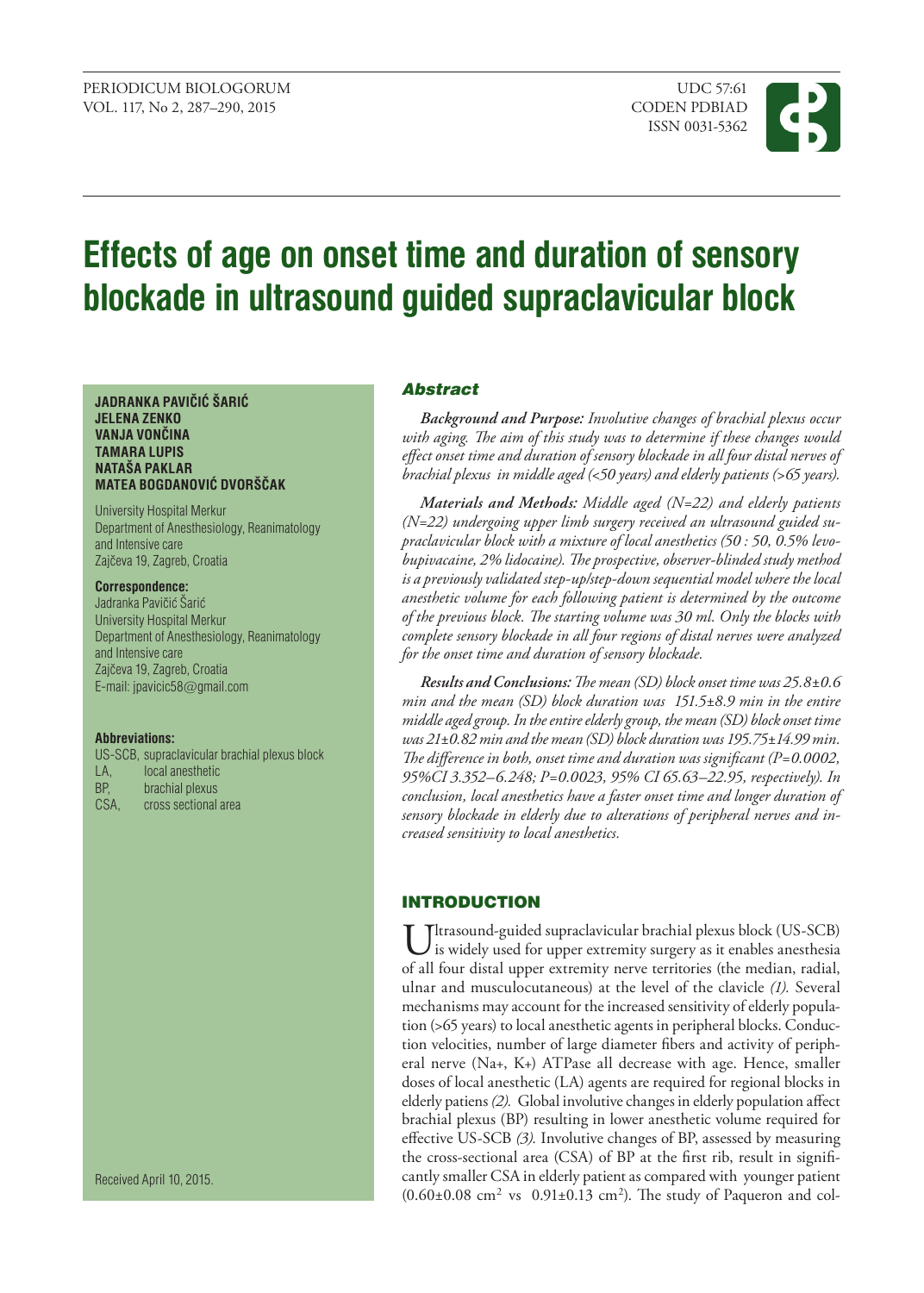leagues analyzed influence of age on peripheral nerve blocks *(4).* They found a positive relationship between age and the duration of a complete sensory blockade. Approximately a 2.5-time longer duration of complete sensory block in the elderly is observed in comparison with young patients indicating that LA agents administered in peripheral nerve blocks have a dramatically different effect on the elderly population. However, they employed ropivacaine, local anesthetic with different pharmacodynamic profile than local anesthetics used in our study. Additionaly, Paqueron et al. analyzed a different type of peripheral block in their study (mid-humeral block). Increased sensitivity to local anesthetics administered for peripheral nerves blocks in elderly in addition to structural changes of brachial plexus led us to believe that sensory block onset time as well as duration of block for each distal nerve of brachial plexus in elderly would be different in comparison with middle aged patients. We hypothesized a shorter onset time and loger duration of sensory blockade in elderly patients.

# Material and Methods

After we obtained an approval from Hospital Ethics Committee as well as a written informed consent from every participant, we recruited 22 elderly patients (>65 years) undergoing upper limb surgery to this observer blind, up–down sequential allocation study. We registered the study with ClinicalTrials.gov and were issued number NCT01467596. Exclusion criteria were the patient's refusal of regional anesthesia, any neurologic or neuromuscular disease, diabetes and clinical signs of cutaneous infection at the site of needle insertion. Patients received no premedication before arrival in the operating room and standard monitoring equipment (EKG, noninvasive blood pressure measurement, pulse oximetry) was used during the performance of supraclavicular brachial plexus block. Prior to US-SCB we infiltrated the skin with LA and administered 25 mcg of fentanyl intravenously. We placed a 25 G spinal needle (90 mm, Quincke type, Vygon, France) on the outer (lateral) end of the probe and advanced it along the long axis of the probe in the same plane as the ultrasound beam (in plane technique). We observed the needle movement in real time. Once the needle tip reached the brachial plexus cluster on the ultrasound image, injected the mixture of LA. After administering half of the determined LA volume in "pocket corner", we repositioned the needle cranially toward the neural cluster in order to apply the other half ofthe LA. For the purposes of block assessment, we defined time zero as the time of removal of the needle from the skin. Sensory block onset time for each distal nerve was recorded in 5 minutes intervals during the first 30 minutes after time zero. An observer blinded to volume of administered LA checked for pinprick anesthesia (to a 23-gauge needle) and loss of cold sensation (by the applying an alcohol swab) every 5 min for up to 30 min

in the central sensory region of each nerve locations (the median, ulnar, radial and musculocutaneous nerve) in comparison with the same stimuli delivered to the contralateral arm. Duration of sensory blocks for every distal nerve was tested in 30 minutes intervals after surgical completion only for patients with successful blocks. A successful block is defined as complete sensory blockade (total loss of pinprick sensation and total loss of cold sensation) in all four regions of distal nerves assessed within 30 min of local anesthetic injection. The duration of sensory blockade was calculated from onset time to the time of full recovery in all four distal nerves. The starting volume of LA mixture was 30 ml. After a successful block was achieved, the subsequently recruited patient received a reduced LA volume of 5 ml. Otherwise, if complete sensory blockade in any of the distal nerve distributions did not appear, the block was declared as unsuccesful, and the next recruited patient received a volume of LA increased by 5 ml. No further data were obtained from patients with unsuccesful blocks. Unless otherwise stated, the data are expressed with mean ±SD. The unpaired t-test with Welch correction was used to test for the statistically significant differences in mean between the groups. Calculations were performed by software package Stat-Soft, Inc. (2011), STATISTICA, version 9.1, (Tulsa, OK, USA).

## **RESULTS**

Twenty-two patients completed the study protocol*.* Appropriate ultrasound visualization of BP at first rib was achieved in all patients. The study group baseline characteristics are shown in Table 1. For the middle-aged patients, the administered volumes of LA ranged from 35 to 10 ml (mean 20 ml). Ten patients in the middle-aged group had a failed block. One patient had incomplete anesthesia in the radial nerve territory. Two patients had failed block in the median nerve and one in the ulnar and median nerve distribution, respectively. Of the six remaining patients with failed block, five had incomplete

#### **TABLE 1**

|                                                                                                                                                                            | Elderly<br>group $(n = 22)$ | Middle-aged<br>group $(n = 22)$ |  |  |  |  |  |
|----------------------------------------------------------------------------------------------------------------------------------------------------------------------------|-----------------------------|---------------------------------|--|--|--|--|--|
| Age (years)                                                                                                                                                                | $74.7 \pm 7.1$              | $41.6 \pm 5.9$                  |  |  |  |  |  |
| BMI $(kg/m2)$                                                                                                                                                              | $26.5 \pm 3.5$              | $25.9 \pm 2.9$                  |  |  |  |  |  |
| Male/female $(n)$                                                                                                                                                          | 8/14                        | 13/9                            |  |  |  |  |  |
| ASA I/II/III/IV $(n)$                                                                                                                                                      | 0/5/14/3                    | 7/14/1/0                        |  |  |  |  |  |
| Operated side $L/R(n)$                                                                                                                                                     | 13/9                        | 8/14                            |  |  |  |  |  |
| Duration of surgery (min)                                                                                                                                                  | $76.1 \pm 33.9$             | $89.6 \pm 33.8$                 |  |  |  |  |  |
| Data are expressed as mean $\pm$ standard deviation or n (number of<br>patients).<br>ASA, American Society of Anesthesiologists; BMI, body mass index;<br>L/R, left/right. |                             |                                 |  |  |  |  |  |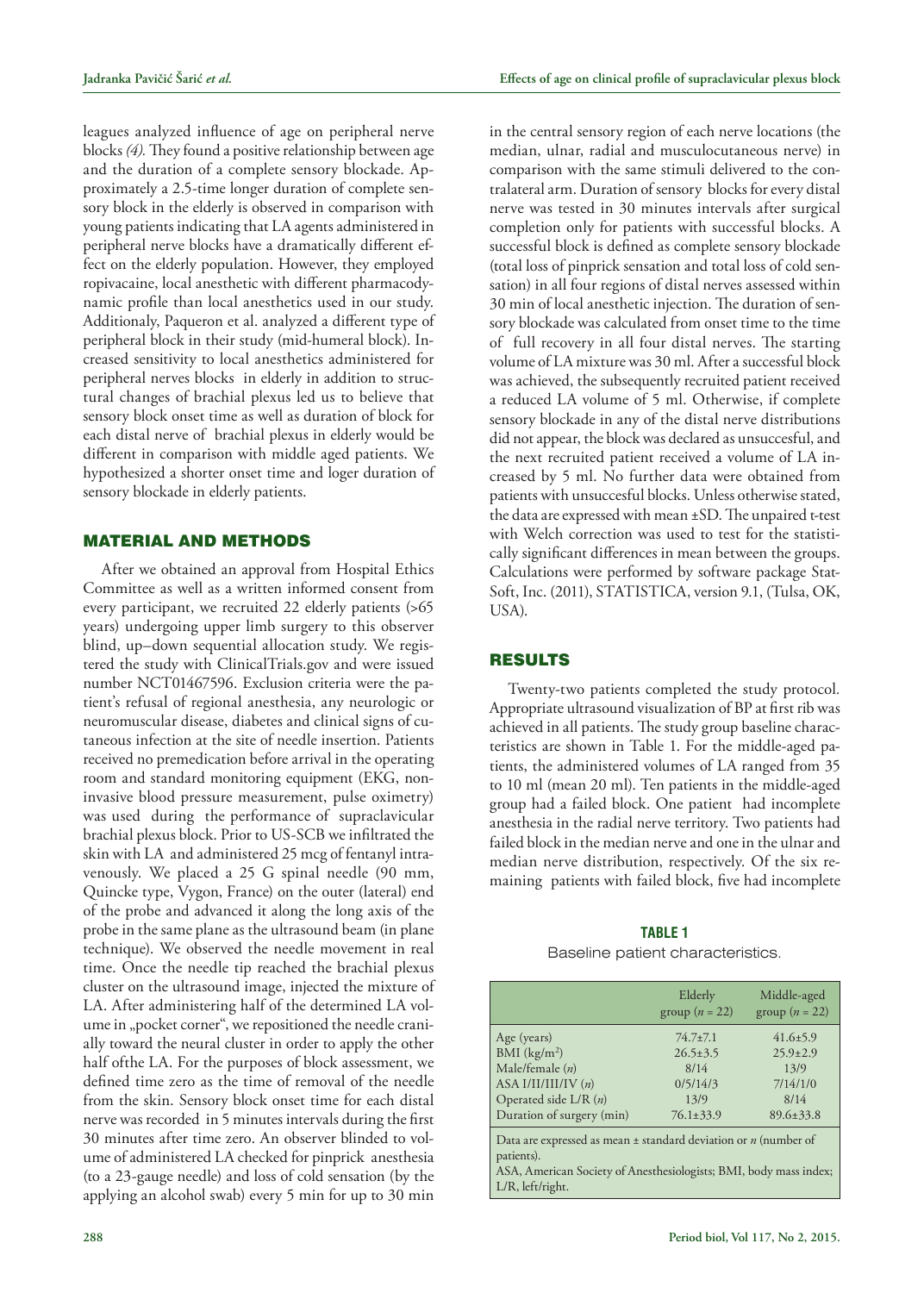## **Table 2**

#### Sensory block characteristics-onset time.

| Onset time (min)<br>$(<\!\!45 \text{ g.})$ | $(>65 \text{ g.})$ | N۶<br>$(<\!\!45 \text{ g.})$ | ( > 65g) | P      | 95% CI<br>(Confidence interval) |
|--------------------------------------------|--------------------|------------------------------|----------|--------|---------------------------------|
| $26.5 \pm 3.5$<br>  UL N                   | $22.5 \pm 3.1$     | 16                           | 18       | 0.0013 | $1.69 - 6.30$                   |
| $25.0 \pm 3.3$<br>MDN                      | $20.2 \pm 3.0$     | 19                           | 20       | 0.0001 | $2.78 - 6.81$                   |
| <b>RN</b><br>$25.7 \pm 4.0$                | $20.7 + 4.7$       | 21                           | 20       | 0.0007 | $2.24 - 7.75$                   |
| <b>MCN</b><br>$25.9 \pm 3.8$               | $20.6 \pm 4.6$     | 21                           |          | 0.0004 | $2.53 - 8.06$                   |
| +Group $25.8 \pm 0.6$                      | $21.0 \pm 1.0$     | 4                            | 4        | 0.0002 | $3.35 - 6.24$                   |

Data are expressed as mean ± standard deviation or *n* (number of patients).

+ Group (mean ± standard deviation of onset time for the entire group).

¶ N, number of patients with complete sensory blockade in distal nerve territory.

ULN, ulnar nerve

MDN, medial nerve

RN, radial nerve

MCN, musculocutaneous nerve

|                           | Duration of sensory<br>blockade<br>$(*45 g.)$ | $(>65 \text{ g.})$ | $(<\!\!45 \text{ g.})$ | N <sup>1</sup><br>( > 65g.) | $\mathbf{D}$ | 95% CI<br>(Confidence interval) |
|---------------------------|-----------------------------------------------|--------------------|------------------------|-----------------------------|--------------|---------------------------------|
| <b>ULN</b>                | $164.6 \pm 15.1$                              | $213.5 \pm 25.8$   | 12                     | 13                          | 0.0001       | $66.59 - 31.21$                 |
| <b>MDN</b>                | $147.1 \pm 23.1$                              | $192.7 \pm 27.0$   | 12                     | 13                          | 0.0002       | 24.72-66.47                     |
| <b>RN</b>                 | $144.6 \pm 23.8$                              | $177.3 \pm 27.1$   | 12                     | 13                          | 0.004        | 11.52–53.88                     |
| <b>MCN</b>                | $149.6 \pm 24.4$                              | $199.6 \pm 26.1$   | 12                     | 13                          | 0.0001       | 29.05-70.95                     |
| $+$ Group 151.5 $\pm$ 8.9 |                                               | $195.7\pm 15.0$    | 4                      | 4                           | 0.0023       | $65.63 - 22.95$                 |

#### **Table 3**

Sensory block characteristics-duration of sensory blockade.

¶ N, Number of patients with complete sensory blockade in all four distal nerve territory.

+ Group (mean ± standard deviation of onset time for the entire group).

ULN, ulnar nerve

MDN, medial nerve

RN, radial nerve

MCN, musculocutaneous nerve

block in the ulnar and one in musculocutaneous nerve territory, respectively. For the elderly patients, the administered volumes ranged from 30 to 5 ml (mean 14 ml). Nine patients had a failed block. Sensory block failed in ulnar nerve distribution in two patients, in musculocutaneous nerve distribution in three patients, in ulnar and radial nerve distribution in one patient, in musculocutaneous and median nerve distribution in one patient, in median and radial nerve distribution in one patient and in ulnar and musculocutaneous nerve distribution in one patient. Characteristics of the sensory blockade between the tested groups are shown in Table 2 and 3. For the entire middle-aged group, the mean (SD) block onset time was 25.8± 0.6 min and the mean (SD) block duration was 151.5±8.9 min. The mean (SD) block onset time was 26.5±3.5, 25.0±3.3, 25.7±4.0, 25.9±3.8 for the ulnar, median, radial and musculocutaneous nerve, respectively. The mean (SD) block duration time was 164.6±15.1, 147.1±23.1, 144.6±23.8, 149.6±24.4 for the ulnar, median, radial and musculocutaneous nerve, respectively. For the entire elderly group, the mean (SD) block onset time was 21±0.82 min and the mean (SD) block duration was 195.75± 14.99 min. The mean (SD) block onset time was 22.5±3,09, 20.25±3.02, 20.75±4.66, 20.58±4.63 for the ulnar, median, radial and musculocutaneous nerve, respectively. The mean (SD) block duration time was 213.46±25.77, 192.69±26.97, 177.31±27.12, 199.61±26.17 for the ulnar, median, radial and musculocutaneous nerve, respectively. The difference between onset time of the entire groups as well as every distal nerve and duration of sensory blockade of entire groups as well as every distal nerve was statistically significant, as shown in Table 2 and 3.

## **DISCUSSION**

The present study demonstrated that a LA agents have a faster onset and longer duration of sensory blockade in elderly patients. Both alterations of peripheral nerves propeties due to ageing as well as increased sensitivity of elderly on LA agents might explaine these results *(2, 5)*. Paqueron et al. analyzed influence of age on peripheral